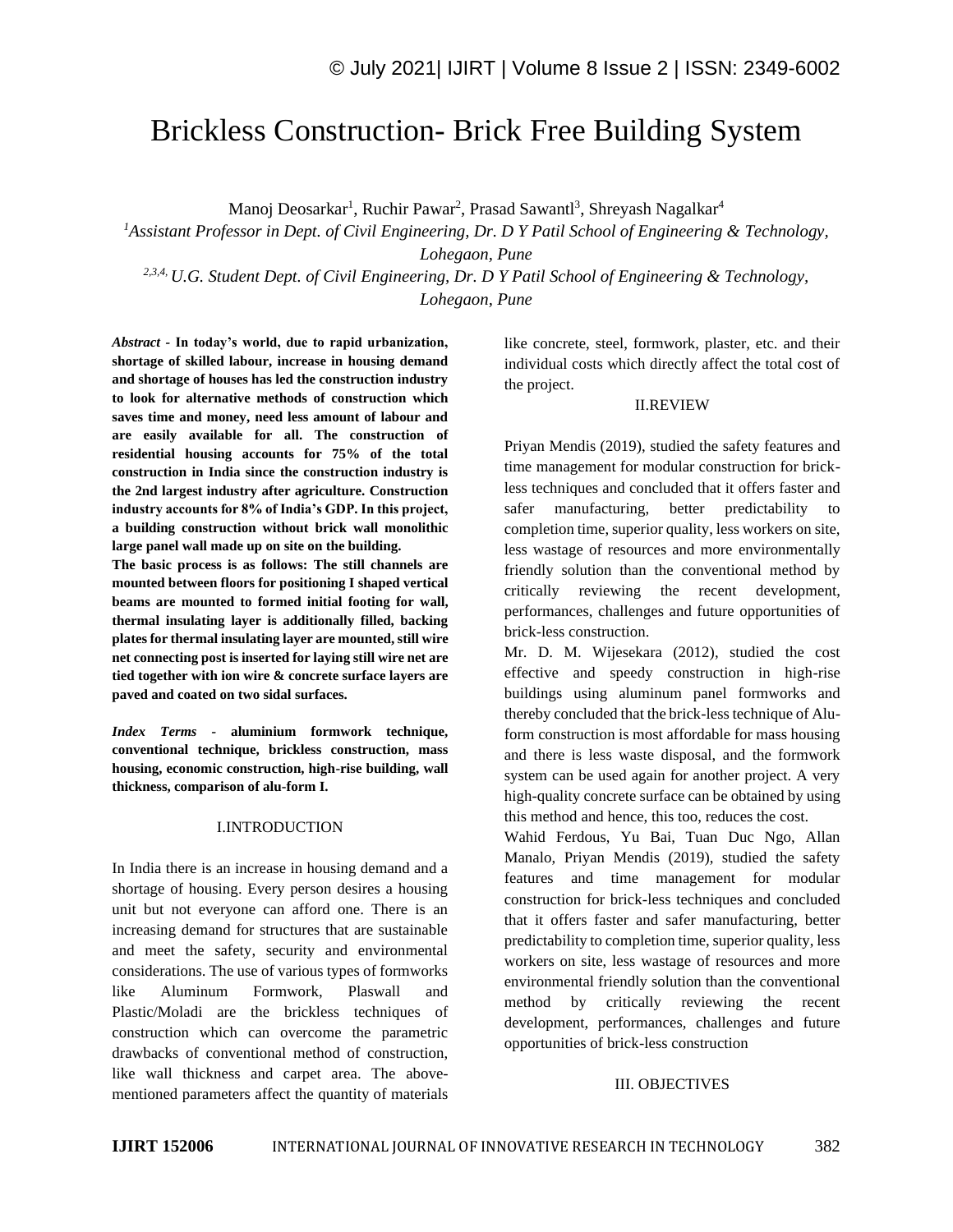- 1. To prove that Alu-form, Plaswall and Plastic Formwork are most-effective for mass housing.
- 2. To calculate wall thickness and carpet area (m2) of Aluminum Formwork Technique.
- 3. To analyze and compare safety, quality, cost and time of Aluminum Formwork and Conventional Method.

IV. SCOPE OF STUDY

- 1. In a building constructed using Aluminum formwork, wall thickness is less than the Conventional method. Hence, quantity of material and their corresponding cost is less.
- 2. Total carpet area is more in Brick-less technique than the Conventional method as the wall thickness is less.
- 3. Aluminum formwork can prove to be cost effective after at least 50 repetitions.
- 4. Since the total structure is made of concrete, it offers better reliability, safety, strength and longer life.
- 5. Total estimated cost of the structure is less than conventional method especially for high rise structures.

# V. METHODOLOGY

1. Materials required. 2. Quantity estimation. 3. Wall thickness and Volume. 4. Carpet area calculation. 5. Time and Cost optimization.

# VI. CALCULATIONS AND RESULTS

The following calculations are done based on our case study of a high-rise residential construction project called Upper nest in Mulund (E), Mumbai: 1. Materials required: ALUMINIUM FORMWORK M25 Concrete, Aluminum Formwork, Steel 2. Quantity Estimation: MATERIALS ALUMINIUM FORMWORK M25 Concrete -4.576 m3 Formwork- 332.44 ft2 Steel- 830 kgs Brick Masonry ---- Plaster ---- 3. Scrap Values of Various Formworks: Sr. No. Formworks % Scrap 1 1. Plywood 15%

2. Steel 30%

3. Aluminum 50%

Here, we can see that Aluminum Formwork offers maximum Scrap Value.

## VII.PHOTOS



### VIII. CONCLUSION

Alu-form technique can prove to be extremely economic and cost-effective as compared to conventional method of construction as Aluminum formwork panels can be used for up to 250 repetitions. Hence, Aluminum formwork technique shall be used for high rise building constructions, typically for buildings which have same structural plans for apartments on each floor. It should also be used to decrease the housing demand for the increasing population while providing low-cost housing units for all.

## **REFERENCES**

[1] Manual of TECHALTRA (2013), published by Ultratech, Vol.03, PP: 02.